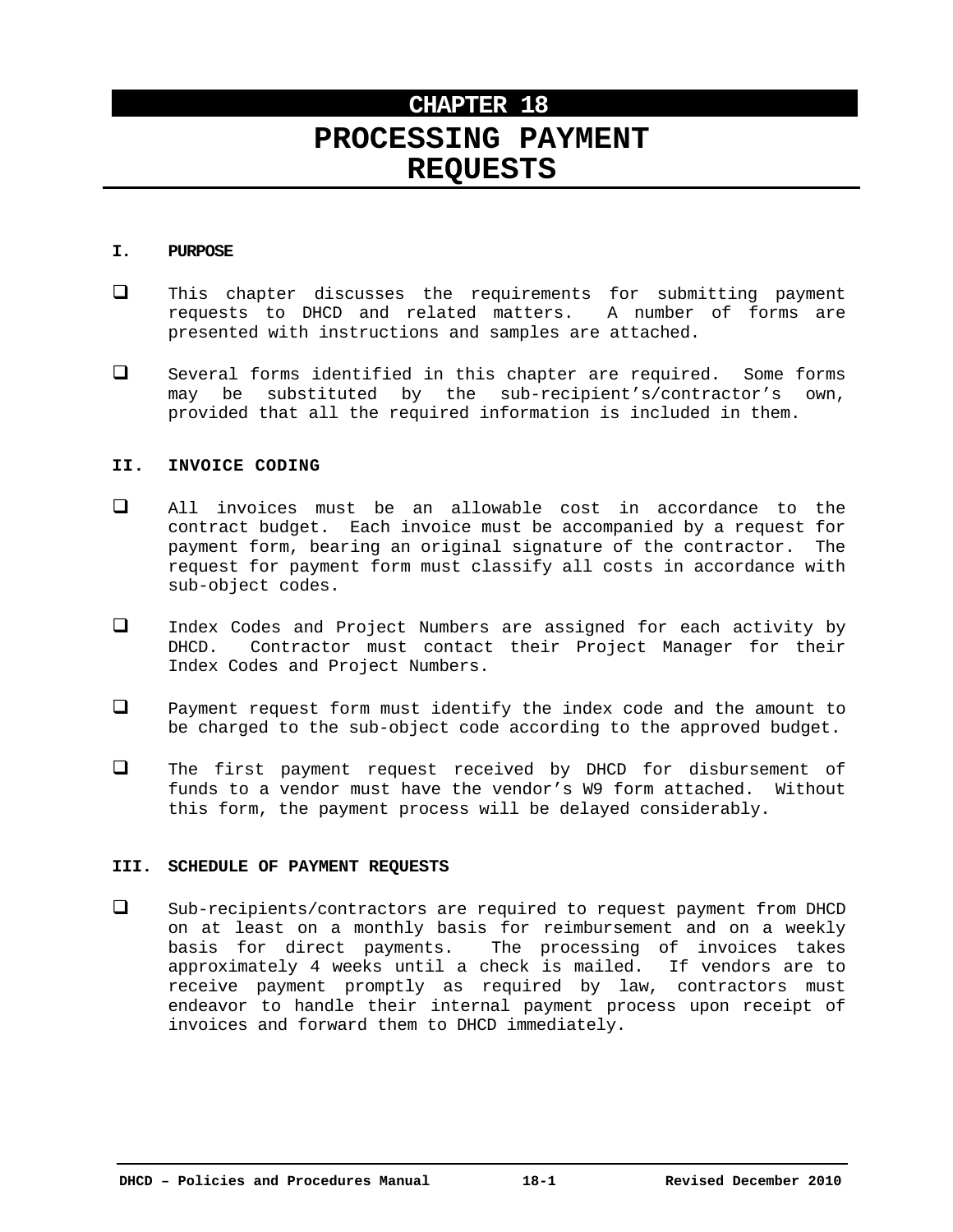A. Bi-weekly Payroll Requests

These requests must be received by DHCD's Fiscal Unit no later than 10:00 a.m. on the Monday preceding each Friday's pay date and reach the Finance Department no later than Wednesday at noon prior to each Friday's pay date.

B. Semi-monthly Payroll Requests

These requests must be received by DHCD's Fiscal Unit no later than 10:00 a.m., five work days preceding the pay date in order to reach the Finance Department no later than three work days prior to the  $15^{th}$  and  $30^{th}$  pay dates.

## **IV. PAYMENT REQUEST FORMAT**

- Request for payment fall into four general categories: Direct Payment to Vendor, Direct Payroll, Reimbursement, and Revolving Loan Fund/Capital Investments. These categories are discussed in this section.
- $\Box$  DHCD requires that requests be grouped by category, each group under separate cover summarizing the costs included in the request. The basic elements of each request group are:
	- 1. Payment request forms
	- 2. Original invoice
	- 3. Evidence of payment, if applicable
	- 4. Any additional documentation, as necessary

(Refer to Section VI, additional Documentation – Selected Items.)

A. DIRECT PAYMENT TO VENDORS

When payment is to be made by Miami-Dade County directly to a vendor who provided goods or services to the contractor, the following procedure is required.

- 1) All costs must be coded in accordance with the instructions stated in Section II, Invoice Coding.
- 2) Original invoices must be received by DHCD. In the event that an original invoice is unavailable, the contractor must submit a manually signed copy and justify in writing why an original invoice cannot be provided. Where there are multiple funding sources, by prior agreement, the primary source is usually considered to entitled to the original invoice.
- 3) Payment Request forms with an original authorized manual signature of the contractor. Summarizing all the invoices must be received by DHCD. Refer to the Payment Request form for a copy of this form and instructions. (THIS IS A REQUIRED FORM.)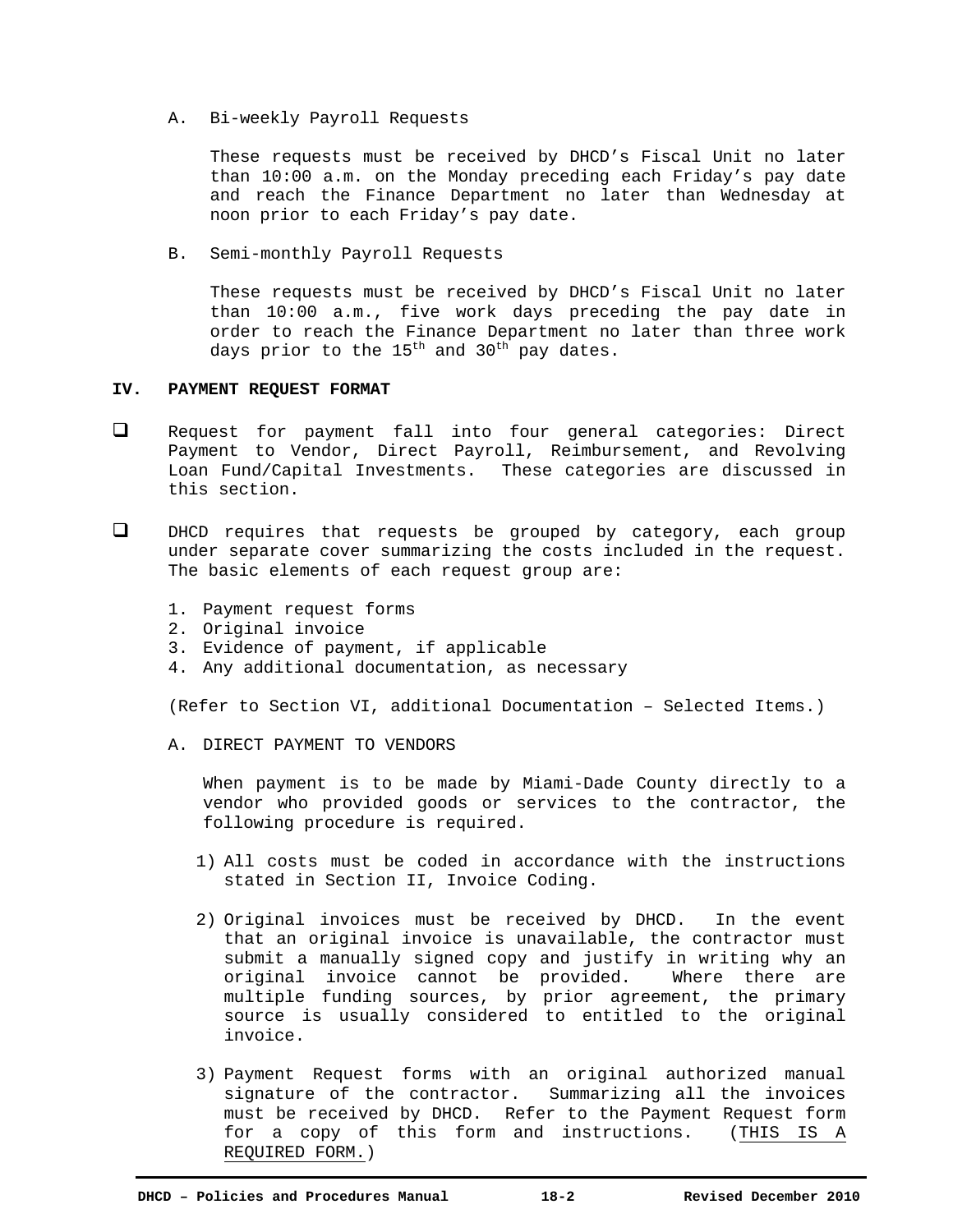#### B. DIRECT PAYROLL

 Direct payroll is paid via automated wire transfer to an eligible bank of the contractor's choice. With the exception of number 2 below, each request must contain these elements:

- 1) All costs must be coded in accordance with the instructions stated in Section II, Invoice Coding.
- 2) For new hires (occupying existing approved positions) submit a copy of the letter of hire with the first payroll in which salary is requested or denote this on the payroll documents.
- 3) A time sheet summary in accordance with the payroll period must be submitted (refer to the Time Sheet Summary form for a sample and instructions.) Along with the time sheet summary, contractors are required to maintain a current cumulative leave and attendance record for each employee. This form is to be kept at the contractor's facility; whenever an employee uses leave time, a copy of this record must be submitted with the payroll request. Refer to the Cumulative Leave and Attendance Record form for a sample and instructions.
- 4) To document the detailed computation for the payroll request, the original payroll register, with an original authorized manual signature of the contractor must be submitted. Refer to the Payroll Register form for a sample and instructions.
- 5) The payroll request must be summarized on the Payment Request form and must also bear an original authorized manual signature of the contractor. Submit an original form and a copy with each direct payroll processing request. Refer to the Payment Request form for a copy of this form and instructions. (THIS IS A REQUIRED FORM.)
- c. REIMBURSEMENT

Reimbursement requests are for costs paid by the contractor and then submitted to DHCD for payment. Each request must contain all the elements listed below:

- 1. Refer to Section II, Invoice Coding.
- 2. A copy of each paid invoice for which reimbursement is requested.
- 3. A copy of both sides of the cancelled check with which the invoice was originally paid or a countersigned cash receipt, as applicable. Under no circumstances will reimbursement be processed without evidence of payment.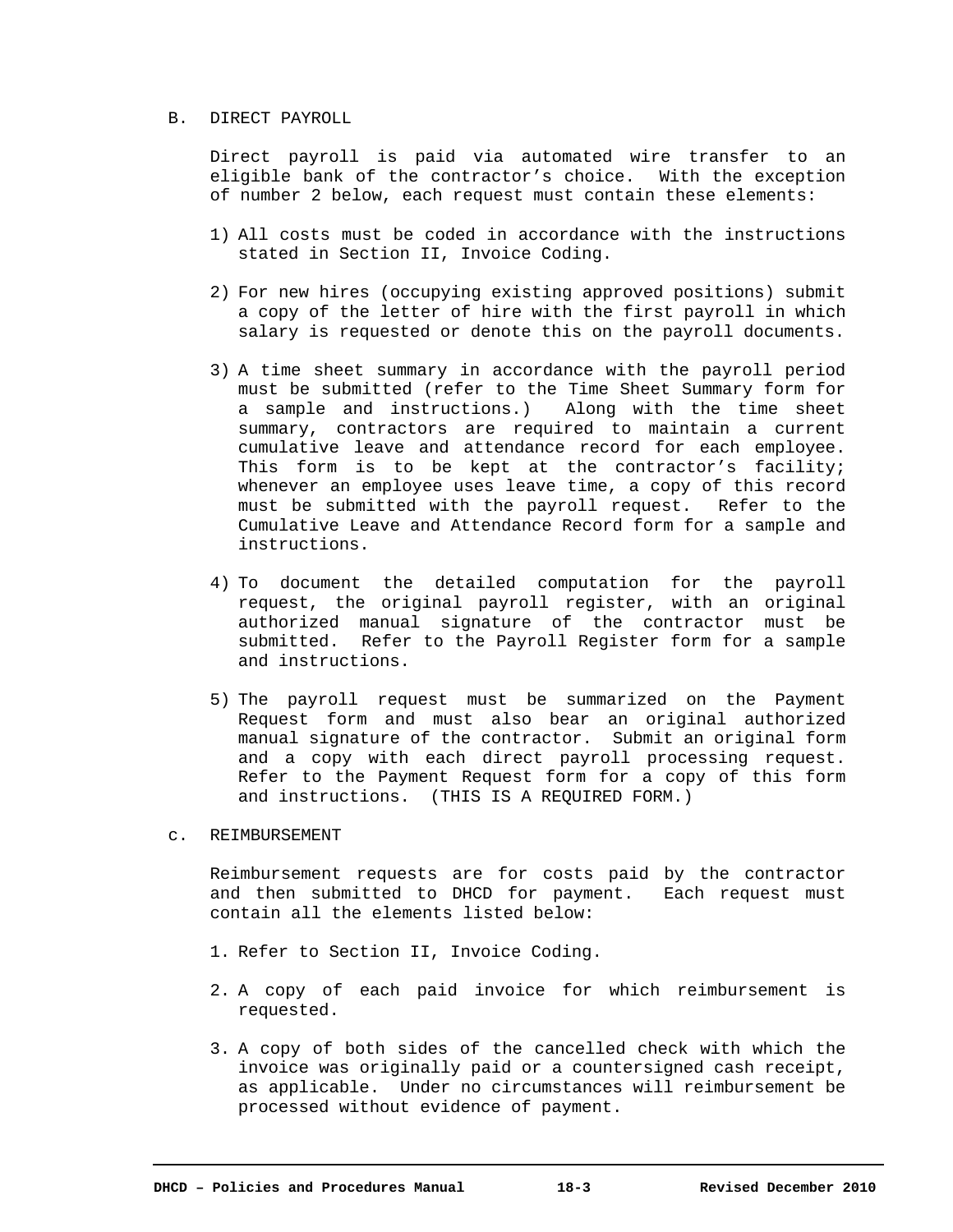- 4. A request for payment form with original authorized manual signature of the contractor, that summarizes all the invoices for which reimbursement is requested. Refer to the Payment Request form for a sample copy of this form and instructions. (THIS IS A REQUIRED FORM.)
- D. REVOLVING LOAN FUND/CAPITAL INVESTMENTS

 This section relates to the disbursement of funds for capital investments such as:

- Loans (e.g., a revolving loan fund (RLF) activity.)
- Grants (subawards of funds to a third party usually a nonprofit entity – that is not related to the rendering of direct services to the contractor, but it is usually in connection to the development of a real property project by the third party), or
- Land acquisitions (which could be by or through the contractor.)

Program income requirements also apply to this type of request. Refer to Chapter on Program Income for more information.

The requirements set forth in this section apply in all cases, inclusive of transactions funded solely from program income held by the contractor:

- 1. Refer to Section II, Invoice Coding.
- 2. Each of these requests must be submitted separately and, where required by the contract, DHCD prior approval must be obtained.
- 3. The complete draft of the legal documents for the transaction and any other relevant documents (e.g., amortization schedule) need to be submitted.
- 4. Submit a complete duplicate package. Only one request form needs to have an original authorized manual signature of the contractor. If the transaction is funded solely from program income held by the contractor, only one set needs to be submitted.

## **v. PETTY CASH EXPENDITURES**

 $\Box$  The establishment of a petty cash fund is at the contractor's option provided that it is not established with federal funds. Reimbursement for costs paid from the petty fash fund is allowable and reimbursable in the same manner as a routine reimbursement.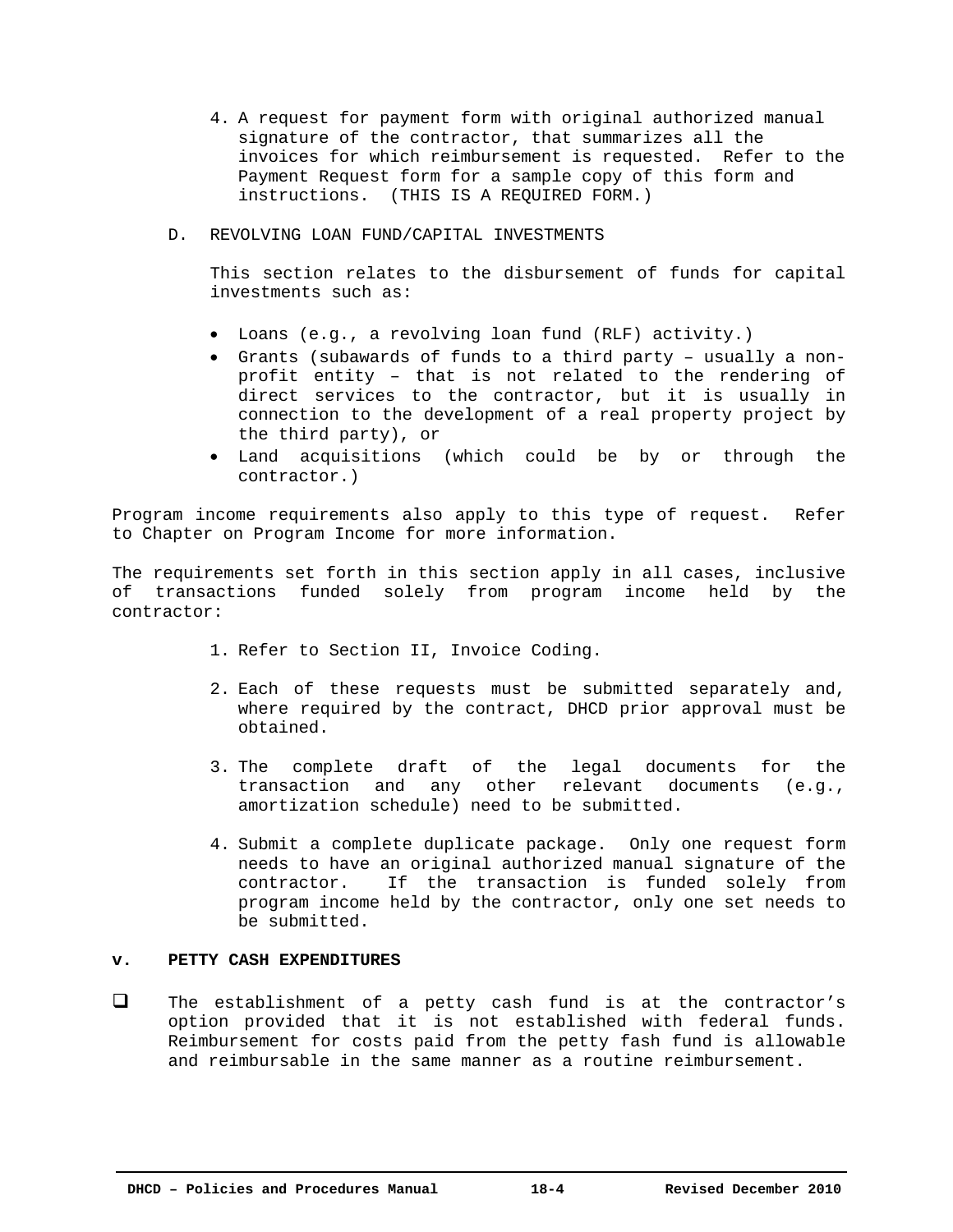Upon receipt, the cost reimbursement can be transferred to the petty cash fund to replenish it. Note that to be reimbursable, each expenditure must be aligned with a corresponding Dade County sub-object code and line-item in agreement with the approved budget. Reimbursement to a Miscellaneous or "Petty Cash" line are not allowable. (Refer to Section IV.C. Reimbursement for the procedure to follow.)

### **VI. ADDITIONAL DOCUMENTATION – SELECTED ITEMS**

## A. APPROVED BUDGET:

 Payment may be made to a contractor only after an DHCD approved budget is in place. The budget process is designed to meet most of the prior approval requirements. This means that, except as noted in Section VI.B. below, whenever an item of cost has been approved in the budget, the contractor may incur the expenditures and submit the invoice for payment without any intermediate communication to or approval from DHCD. All costs (line-items) listed in the approved budget which contain sufficiently detailed information are deemed approved through the prior approval process.

 Contractors are reminded that they are responsible for maintaining at their contractor level full documentation in keeping with applicable county, state and federal requirements, particularly those related to procurement standards and procedures.

When billing against the approved budget for contractual types of goods and services (e.g., leases, professional services), a copy of the document and any subsequent amendments must be attached to the first request for payment. This copy is retained by DHCD for future reference.

# B. ADDITIONAL APPROVAL REQUIREMENTS

Although the approved budget constitutes DHCD's prior approval of a contractor's expenditures, there are additional prior approval requirements for subcontracts as defined in the Procurement chapter in this manual. Certain types of subcontracts, even when approved through the budget process, require DHCD's written approval before being fully executed. These types of subcontracts are those through which the contractor engages another party to carry out any eligible substantive programmatic services as described in the contract between DHCD and the contractor. The purpose of this approval is to ensure that the document has been developed in conformance with the required standards. A copy of the DHCD approved subcontract will be retained by DHCD and need not be resubmitted for billing purposes.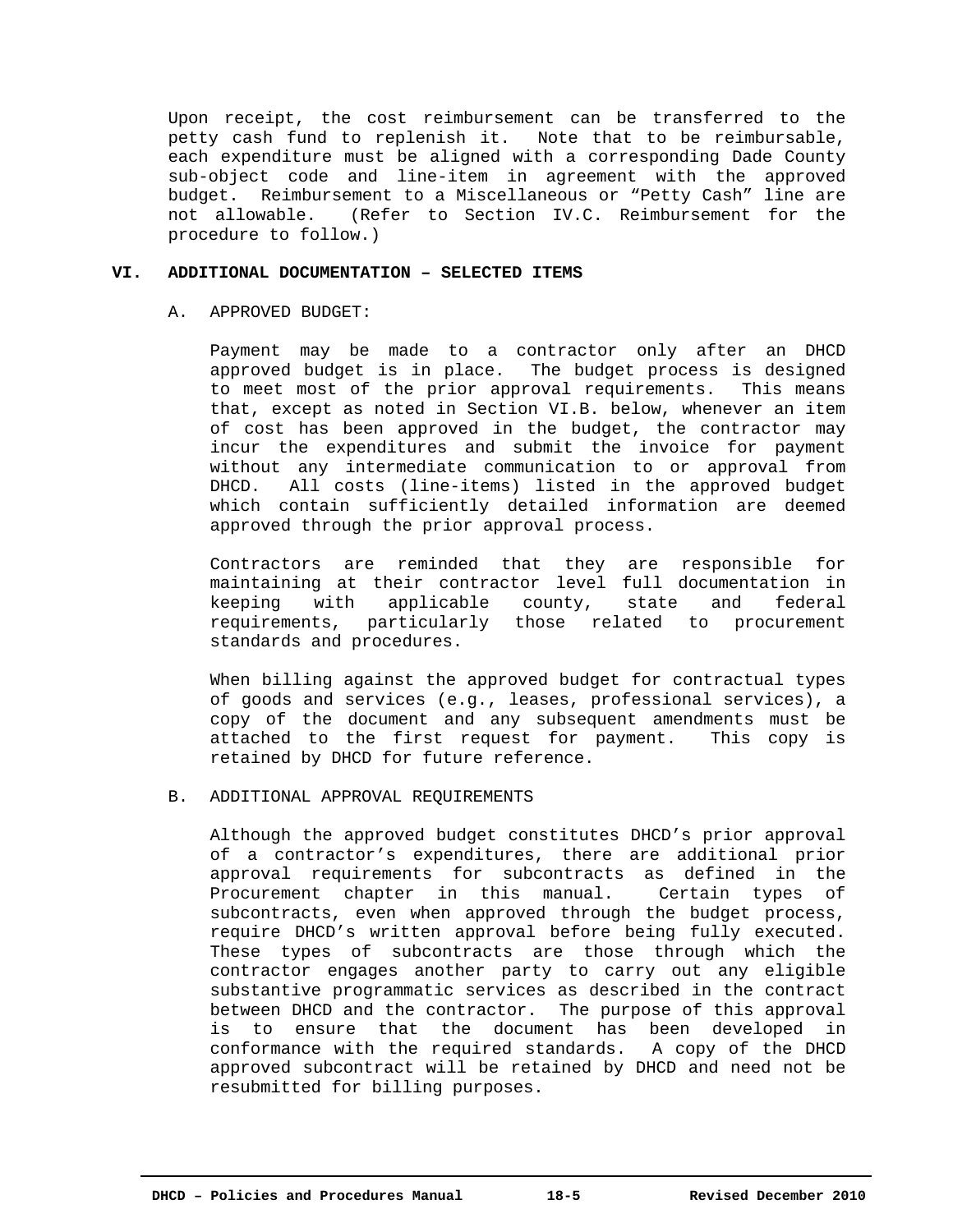### C. PRIOR APPROVAL

Prior written approval will always be required in the following instances except for fixed price contracts where applicability will be noted in the contract.

- 1. All subcontracts and assignments.
- 2. All positions not specifically listed in the approved budget.
- 3. All job descriptions.
- 4. All non-expendable personal property, capital equipment not specifically listed in the approved budget.
- 5. All out-of-town travel not specifically listed in the approved budget.
- 6. The use of program income not specifically listed in the approved program income budget.
- 7. All construction payments.
- 8. All environmental clearances.
- D. DIRECT PAYMENT / REIMBURSEMENT

 Contractors must submit the following documentation with their request for direct payment or reimbursements.

- 1. Out of town travel
	- (a) Travel request and travel expense report forms with original authorized manual signatures.
	- (b) Documentation of travel expenditures. e.g., plane ticket, gas, hotel, registration, and local travel receipts for local transportation.
- 2. Regular telephone service
	- (a) The complete bill.
- 3. Long distance service
	- (a) The complete bill.
	- (b) The telephone log which must briefly describe the purpose of the call in order to document that the call is directly related to DHCD's contract. Any vague descriptions such as "CD Business" are inadequate and will not be paid by DHCD. (See Long Distance Telephone Log form.)
- 4. Local travel Employee owned vehicle
	- (a) A mileage long. (See Mileage Record Employee Owned Vehicle form.)
	- (b) Proof of insurance.